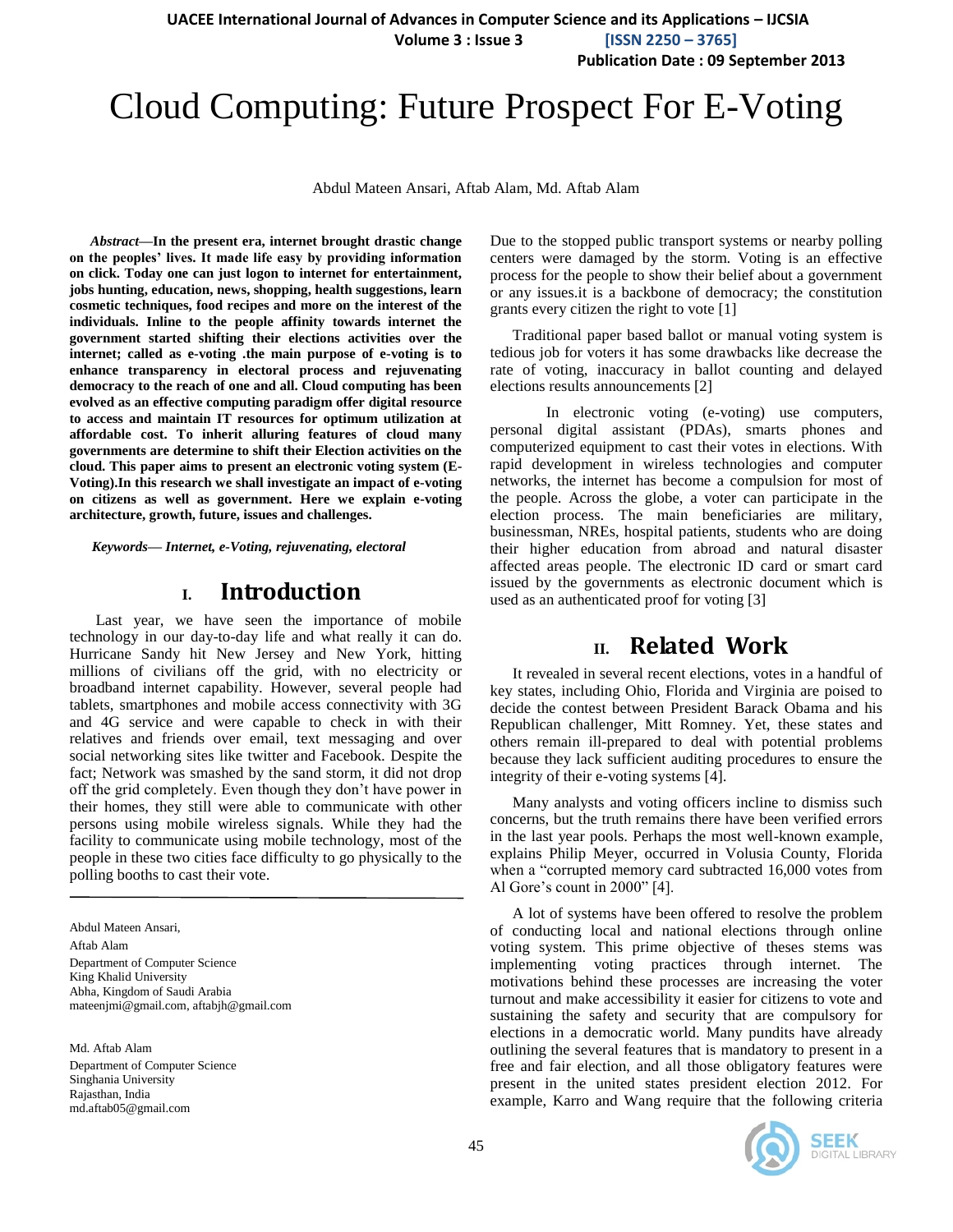**Volume 3 : Issue 3 [ISSN 2250 – 3765]**

#### **Publication Date : 09 September 2013**

be met for an online voting system to be "secure and practical for large-scale elections": "Democracy", "Accuracy", "Privacy", "Verifiability", "Simplicity", "Mobility", "Efficiency", "Scalability", and "Responsibility" [5].

## **III. Cloud Computing**

Cloud computing has been projected as the next-generation architecture of IT enterprise, due to its unique features like ondemand self-service, location independent resource pooling, ubiquitous network access, rapid resource elasticity, usagebased pricing etc. From users' perspective, including both individuals and IT enterprises, storing data remotely into the cloud in a flexible on-demand manner brings appealing benefits relief of the burden for storage management, universal data access with independent geographical locations, and avoidance of capital expenditure on hardware, software, and personnel maintenance, etc. [6]

Cloud computing transfer computing and data away from desktop and laptop into large data centers. All the applications offered as a service over the internet as well as to the actual cloud infrastructure-specially, the hardware and system software in data centers that make available these services. The main reason for popularity of cloud computing are the advancement in broad-band and wireless networking, minimum storage cost, and gradually progress in internet computing software.

## *1. Service Model of Cloud Computing*

#### A. *Software as a Service (PaaS)*

It is a delivery model that provides facility to access the software and its functions remotely as a Web-based service. SaaS lets organizations to access business functionality at a lower cost than for paying licensed applications while its pricing is based on a monthly fee. Organization lives free from tension to handle the set-up, installation, and regularly daily upkeep and maintenance. SaaS is a software distribution model in which applications are hosted by service provider or vendor and its accessibility is to the customer over the network is through the internet.

#### B. *Infrastructure as a Service (IaaS)*

It offers the storage, networks, processing and fundamental computing resources and allows the consumer to deploy and run arbitrary software, which can include operating systems and applications.

#### C. *Platform as a Service (PaaS)*

Consumer can deploy their applications which are developed using programming languages and tools which is supports by the service provider, onto the cloud infrastructure.

## *2. Deployment model of Cloud*

### *A. Public Cloud*

In public cloud service provider makes available applications and storage for general public over the internet. Its services may be free or offered on a payper-usage model.

#### *B. Private Cloud*

This cloud infrastructure is functioning for a private organization. It is managed by the third party or organization and may exist on off premises or in premises.

#### *C. Community Cloud*

It is shared by several organizations that have the same objectives such as policy, mission, security requirements and compliance considerations.

#### *D. Hybrid Cloud*

This cloud infrastructure is a combination of at least two or more clouds (public, private or community) that remains unique entities. It is offered in one of two ways: service providers has a private cloud and formulate a partnership with a public cloud provider, or public cloud providers establish a partnership with a service provider that offers private cloud platforms.

## **IV. E-Voting Through Cloud**

Last year, the U.S. presidential election has held, many pundits believed that, it was not just political event with a four-year cycle. This election mirrored a big impression about the evolution of media and technology. In 2008 social media was used more in election, this time cloud computing was powering the elections.

The Obama and Romney have utilize huge demographical information through data mining than ever before and that data is used to deploy targeted ads via social media and on mobile device.it is only possible through the cloud computing software Live Ballot; which makes easier for people to vote.

Twenty year ago, Television and newspapers were the predominant mediums to access information about elections and candidates.

Today, the internet and underlying cloud-based technologies give campaigns unprecedented visibility in to the minds of voters while giving voters unprecedented visibility in to the candidates.

| Year | Rise of Role the Web in the Elections                                          |  |  |
|------|--------------------------------------------------------------------------------|--|--|
| 1996 | Candidate web page debates                                                     |  |  |
| 2000 | Internet used in fundraising<br>adding<br>"contributes" buttons to site        |  |  |
| 2004 | Candidate sites used for organizing volunteers<br>and campaign events          |  |  |
| 2008 | Social media become a standard<br>mass-<br>communication tools for politicians |  |  |
| 2012 | Big data enables narrowly targeted messages<br>based on volumes of voter data  |  |  |

#### TABLE 1: USE OF THE WEB FOR CAMPAIGN IN US ELECTIONS

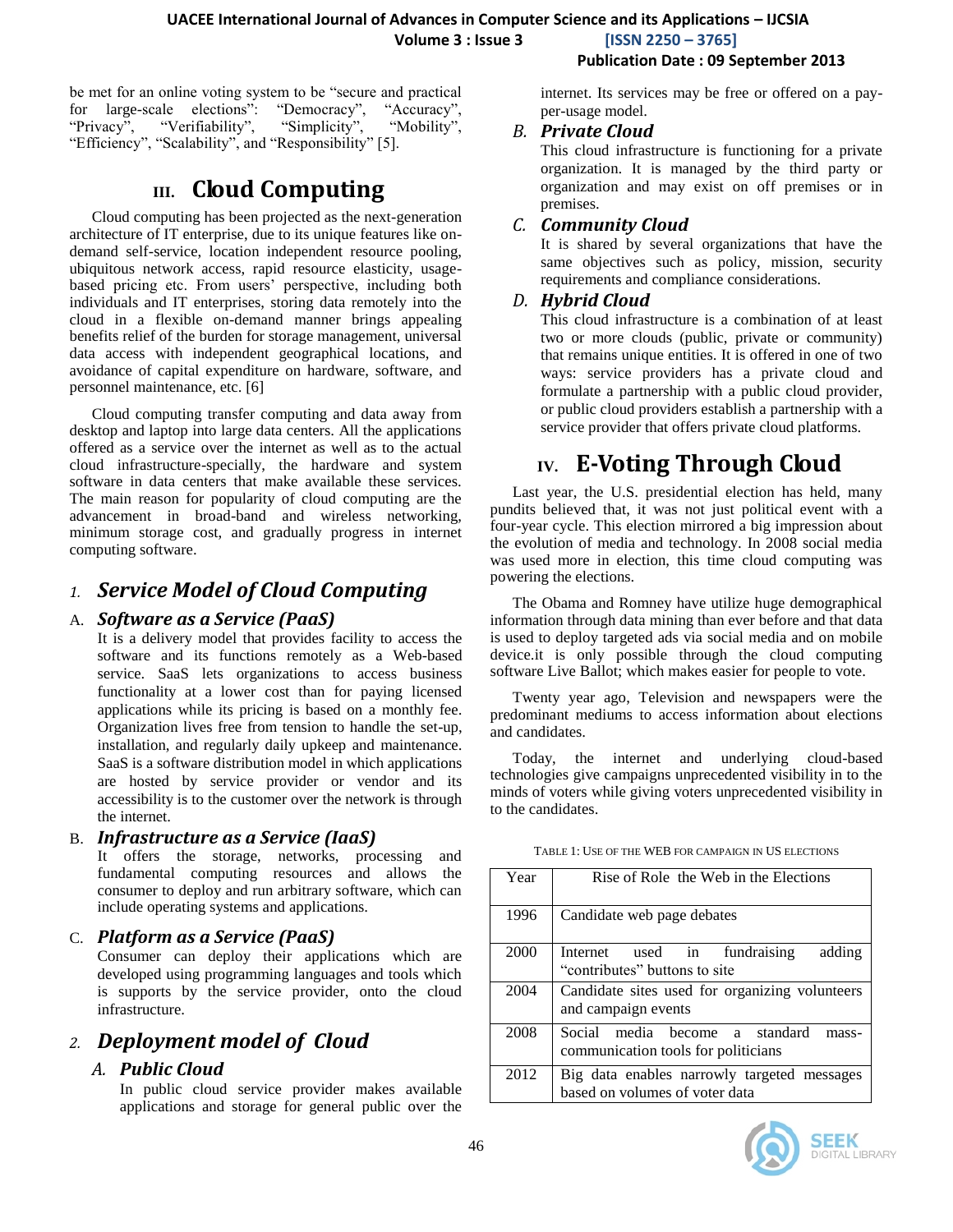### **UACEE International Journal of Advances in Computer Science and its Applications – IJCSIA Volume 3 : Issue 3 [ISSN 2250 – 3765]**

#### **Publication Date : 09 September 2013**

The rise of smartphones and tablets are influencing how voters receive and react to the campaigns. 80 million of the voters in US has accessed the political information critical to their decision making process via cloud –based news and campaign apps on smartphones. Its growth is 200% from the 2008 presidential race. Campaigning raised 75% of donation online.

Social media facilitate more customized conversations within individual voters plus a chance for voters to learn more about candidates. Variety of cloud-based social media is utilized in 2012 US presidential elections: Facebook, twitter, YouTube...etc.35% of the social media users have used their social network to encourage voting.

TABLE 2: PARTY WISE ENCOURAGEMENT FOR VOTING TO THEIR VOTERS THROUGH SOCIAL MEDIA IN 2012 US PRESIDENTIAL ELECTION

| Party | Democrats | Republican   Independents |
|-------|-----------|---------------------------|
| $\%$  |           |                           |

During the first debate, 17.5 million tweets were sent during the first 90-minutes debate. Debate Tweets peaked at nearly 170,000 tweets a minutes  $=11,900,000$  copies of the entire Twilight series per minute.

Online Voting & Voter Registration Ratio in 2012 US Election, Fifteen states were registered for online voting:

Arizona (AZ), California (CA), Colorado (CO), Utah (UT)Connecticut(CT),Delaware(DE), Hawaii(HI),Indiana(IN), Kansas(KS),Louisiana(LA),Maryland(MD),Nevada(NV),Oreg on (OR), South Carolina (SC), and Washington (WA).Online

voting empower the military and overseas voters. It allows the overseas voters to cast their ballots in the cloud using Live Ballot. Live Ballot has already used in 300 elections. Online voting registration started in 2002 but in this election 70% of voter registrations now done online. Saving 75% less paper used. 180,802,372 registered voters; if all did online registration would save \$144,641,897.



Figure 1. Between January 2012 and October 2012 campaign new access grew

## **V. Proposed Service Oriented Architecture (SOA) For E-Voting**



Figure 2. Service Oriented Architecture

In present situation, for the e-voting the user use Personal Computer (PC), Personal Digital Assistant (PDA) and mobile from home. Usage of these devices applications is potentially increased, due to the integration of these devices technologies with the cloud. Cloud delivers services to its remote users over the IP network often through a web browser without referring to the boundaries. These computing technology whereas connects its users in mobile or non-static environment across the network(s). This is accomplished by connecting PC, PDAs and mobile computing activities wirelessly through the internet or a private network. In general so many limitation of e-voting, at the time of election server will be heavily use, at pick time server may be crass due to heavy load, hardware problem, some machine are not working accurately,

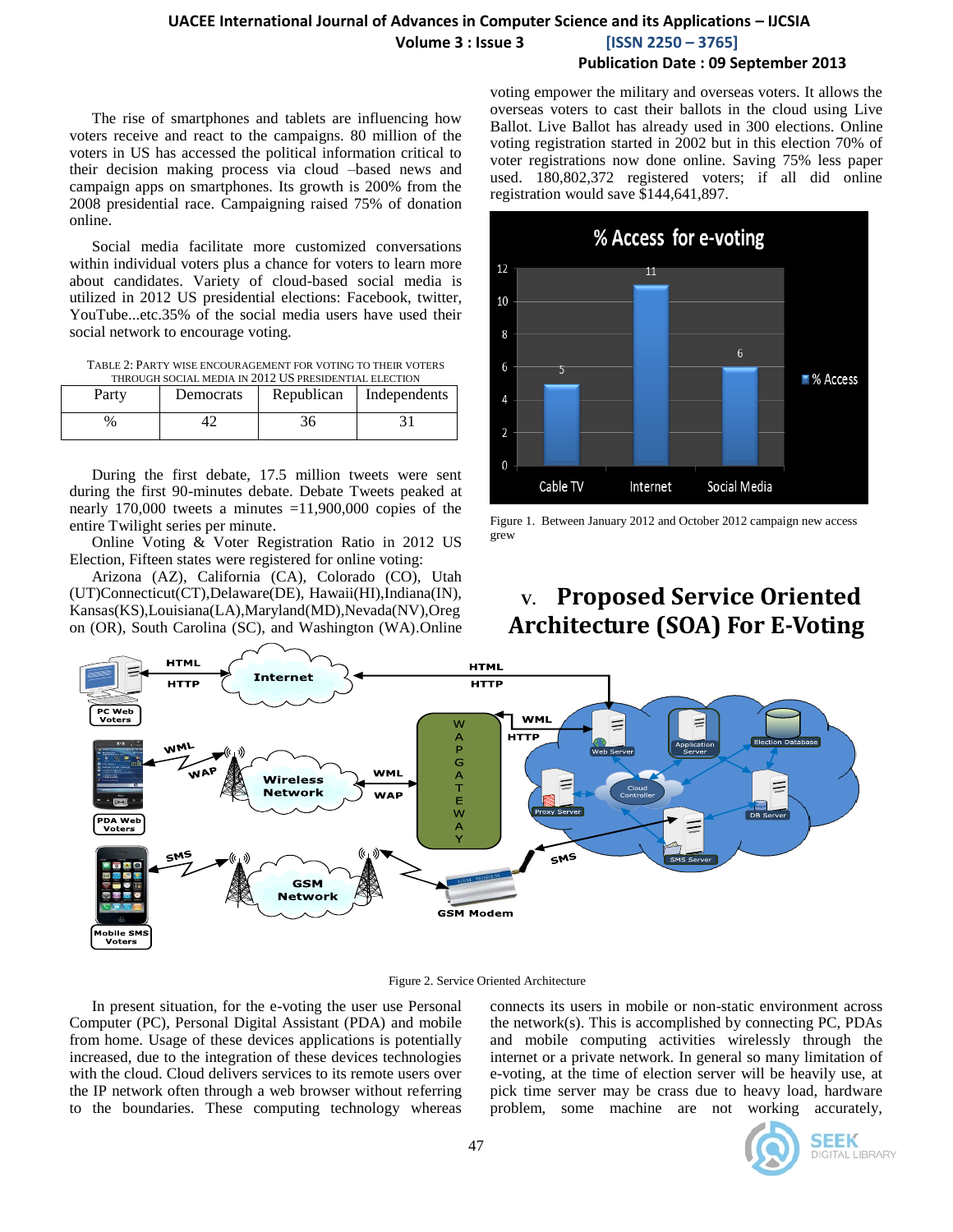**Volume 3 : Issue 3 [ISSN 2250 – 3765]**

#### **Publication Date : 09 September 2013**

efficiently, and services are not providing scalable, reliable and high performance mode all these problem arise due to resource less environment. These limitations can be removed or minimized with the integration of resource rich, reliable, service-centric cloud technology. The integrated (PC, PDA, mobile and cloud) technology describes as cloud computing deploys in heterogeneous radio access environment such as WiFi, 3G, WLAN, WiMax, GPRS. It is implemented through wireless connectivity. The prime features are access 24X7, ondemand, pay per use, energy efficient, and economically feasible even for low data rate cloud controlling signals. Mobile applications can be launched on the device or cloud, and can be migrated between them according to dynamic changes of the computing context or user preferences [7].

Mobile and PDAs are quickly becoming the information worker's most valuable tools. Young workers and their strong affinity for go-anywhere technology is changing the shape of the enterprise right here, right now!! Enterprise Mobility is becoming more and more Anytime, Anywhere service in a true sense! Voters' electronic device cloud computing architecture is primarily based on cloud computing infrastructure or in other way is the combination of cloud and voter's technology. Relies on a machine-to-machine computing model in which voter's devices outsource their computing tasks to the cloud. Voters can access through consumer electronic devices irrespective of time, location and mode of access. It exploits voter identification such as location, context, accessed services, and network intelligence. Electronic Cloud Computing provides a widely accepted solution to minimize the limitations of voter electronic device. It refers to an infrastructure where both data storage and data processing happens outside of the voter electronic device. Mobile cloud applications move the computing power and data storage away from voter mobile phones and into the cloud, bringing applications and mobile computing to not just smartphone voters but a much broader range of mobile voters. It is a centralized computing environment, applications executed in clouds and accessed over the wireless computing network through web browser on the voter's electronic devices. MCC offers a feature set consisting of reduce capital expenditure, location Independence, device Independence, multiple tenancy, high availability, reliability, scalability and security [8]. It offers a great advantage over traditional mobile computing; it minimizes the limitations of voter's electronic device in respect to the processing power and the scalability of data storage. In practice it enhances the computing power above the voter's device configuration and opportunity of flexible storage.

## **VI. Benefits Of E-Voting**

### *A. Empowerment*

Voting is the most powerful way for the people to express their opinion to their leadership as well as the government. When election process is fair than citizens' increase their trust in democratic systems.

#### *B. Accessibility*

Online voting allows the citizens to access their ballots from anywhere at any time, only the thing is required, they must have the internet connection to avail this facility. This makes casting a vote conveniently. People can cast their votes from home, from the work place "or on the travel" through their mobile phones.

## *C. Cost Effectiveness*

It decreases the election budgets by limiting production costs like paper, printing and postage costs. In addition to this, staff will save time because e-voting eliminates the requirement to gather ballot packages and manually tabulates votes.

## *D. Security and Confidentiality*

A robust and secure internet voting system has safeguards in place to protect voter identities and voting information. A voting website hosted on a secure server will only be accessible to authorized members through unique voter logins. Online ballots are transmitted from voters' computers or mobile devices to balloting systems using SSL (Secure Sockets Layer), the same encryption technology used by U.S. financial institutions. These layers of protection form a technology shield that detects unauthorized access, eliminates ballot tampering, and reduces the chance of voting fraud [9].

## *E. Eco-Friendly*

Web-based polling's saves resources by reducing the amount of paper associated with an election. Paper ballot, envelops, handouts, and other paper collateral are either moved to electronic format or eliminated. This is mainly important if you election commission are sensitive to the use of natural resources.

## *F. Appeal to Younger Members*

According to the Pew Internet and American Life Project, 95 percent of Americans between the ages of 18 and 29 use the Internet. This means that online options such as web voting might be a great way to get younger members involved in the decision-making process [10].

### *G. Fast, Accurate Results*

With e-voting there are no invalid, mismarked or rejected ballots. Results are automatically prepared, excluding the need for manual counting and dreaded recounts. Computerized tabulation allows lection superintendent to quickly declare the results.

#### *References*

- [1] Chun-Ta Li, Min-Shiang Hwang, Yan-Chi Lai. "A verifiable Electronic Voting Scheme over the Internet" IEEE Intl Conf on IT:NG 449-454 , (2009).
- [2] Kalaichelvi.V, R.M.Chandrasekaran "Secured Single Transaction E-Voting Protocol",Journal of ScientificResearch,51(2), 276-289, (2011).
- [3] CAO Feng,CAO Zhenfu,"A secure anonymous Internet Electronic voting scheme based on the polynomial",WU Journal for Natural Sciences Vol 11(6) , (2006).
- [4] http://www.seas.upenn.edu/~cse400/CSE400\_2004\_2005/34writeup.pdf.